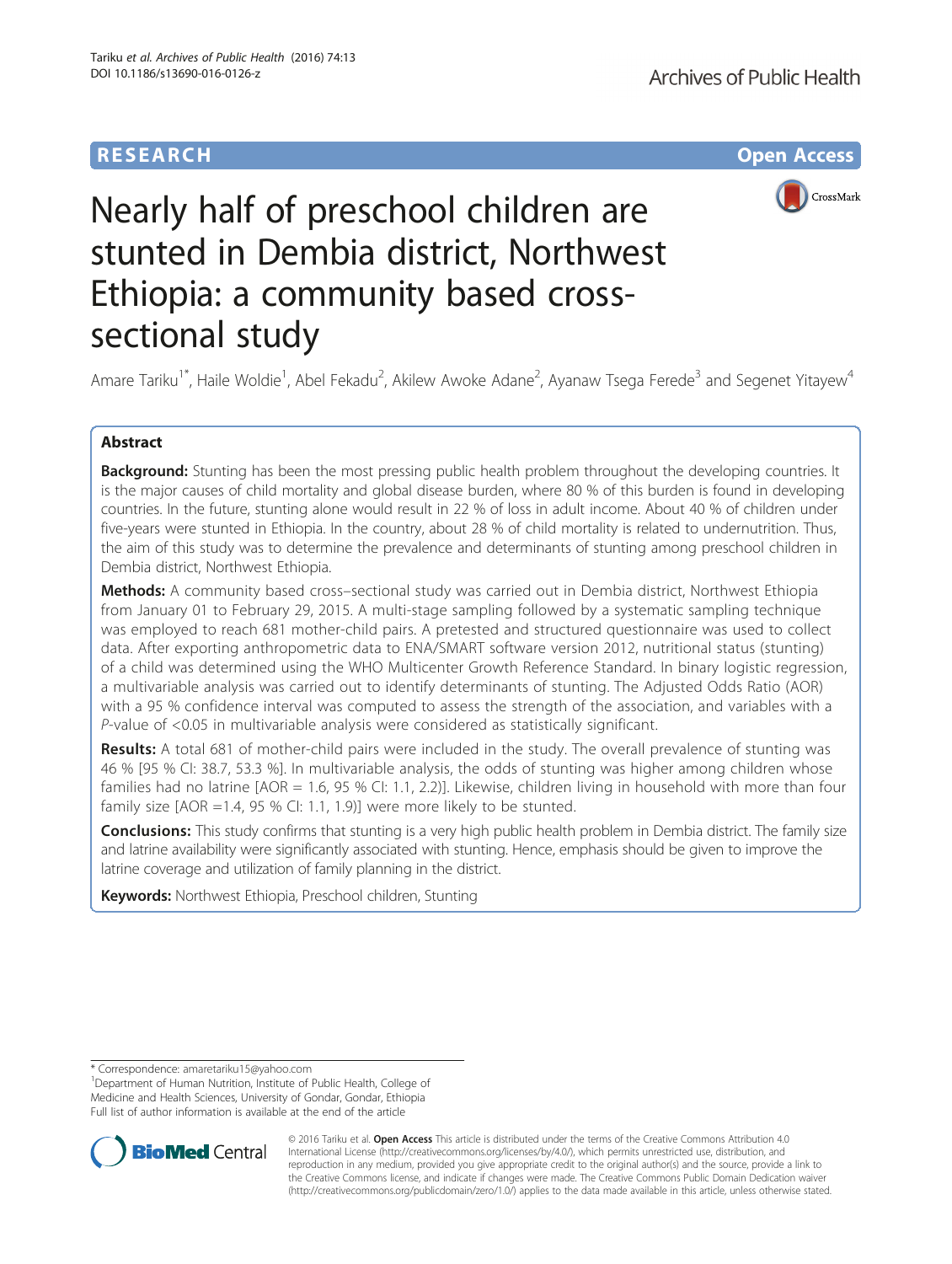## Background

Stunting, chronic undernutrition, is resulted from longterm exposure to restricted nutrient supply and frequent infection [[1\]](#page-7-0). Though changes in eating patterns and lifestyles, and economic development have contributed to decline in rates of childhood stunting in the world [\[1](#page-7-0), [2](#page-7-0)], it has been the most pressing public health problem throughout the developing countries [[3](#page-7-0)–[5\]](#page-7-0). According to the recent global estimates, 165 million (26 %) children under 5 years are stunted [\[6\]](#page-7-0). More than 90 % of the world's stunted children are living in Africa and Asia, with the prevalence of 36 % and 27 %, respectively [[7](#page-7-0)].

Childhood stunting is associated with poor cognition and school performance [\[8](#page-7-0), [9](#page-7-0)]. Besides to this, it poses adverse functional consequences during adolescent and adulthood period, such as low adult wages, lost productivity, and overweight, obesity, and nutrition-related chronic diseases [\[3](#page-7-0), [8](#page-7-0)]. Particularly, stunting alone would result in 22 % of loss in adult income, however its impact worsen when it is coupled with poverty, which causes 30.1 % of loss in adult income [\[7](#page-7-0)]. Furthermore, stunting is one of the major causes of child mortality and global disease burden, where 80 % of the burden is found in developing countries [[10](#page-7-0)].

The government of Ethiopia has implemented a comprehensive nutritional programs over the past decades to improve the nutritional status of children [[11](#page-7-0), [12\]](#page-7-0). Accordingly, the country has made substantial improvements in reduction of the burden of childhood stunting. However, about 40 % of children under five– years were still stunted [[13](#page-7-0)], which conformed a very high public health significance when compared with the WHO threshold level [[14](#page-7-0)]. Ethiopia also exhibited the highest burden of child mortality and morbidity [[15](#page-7-0)], of which about 28 % of this mortality is related to undernutrition. In addition, sixteen percent of all repetitions in primary school are also associated with stunting [[16](#page-7-0)].

Child growth is the result of complex and interwoven factors which mainly related to the socioeconomic, health, and dietary habit related characteristics of children [[10, 13, 17, 18\]](#page-7-0). Among the factors which were commonly reported by different studies; mother's nutritional status, child's sex, parental education, place of residence, child caring practice, access to health care, latrine availability, and source of drinking water were significantly associated with stunting [[19](#page-7-0)–[23](#page-7-0)]. Particularly, the odds of stunting was higher among children whose mothers were illiterate [\[20](#page-7-0), [24](#page-7-0), [25](#page-7-0)]. Likewise, the likelihood of stunting was higher among children whose parents were in the lowest socio-economic status [\[26](#page-7-0)–[28\]](#page-7-0).

Hence, showing the magnitude of stunting will have vital importance to address the adverse consequences of stunting among children. Determining the magnitude of stunting among preschool children, the new entrants of school in the near future, might provide a baseline evidence for better estimation of functional consequences, including poor cognition, however, most of the studies in the country merely focused on children aged 6–59 months [[10](#page-7-0), [29](#page-7-0)–[31](#page-7-0)]. Thus, the study aimed to assess the prevalence and determinants of stunting among preschool children (24– 59 months) in Dembia district.

## **Methods**

## Study design and setting

A community-based cross-sectional study was conducted from January 01 to February 29, 2015 in Dembia district, Northwest Ethiopia. The district has 45 kebeles (smallest administrative units), of which 40 are rural. A total of 270,994 people lived the district [[32](#page-7-0)]. As per the 2015 district health office report, 18,006 preschoolers also lived in the district, and ten Health Centers and forty Health Posts provide health service to the community . Surrounded by the great Lake Tana, the district is a well-known malaria endemic area. The residents are by and large subsistence farmers cultivating mainly cereals, legumes, and spices.

#### Sample size, sampling procedure, and study participants

Preschool children who lived in the district for at least six months were included in the study. The minimum sample size was determined using the formula to estimate single population proportion with the following assumptions: the expected prevalence of stunting as 50 %, a 95 % confidence level, and 5 % margin of error (d). Finally, a minimum sample size of 692 was obtained after anticipating a 20 % non-response rate and adjusting design effect of 1.5. A multi-stage sampling followed by a systematic sampling technique was employed to select the study subjects. Initially, nine representative kebeles in the district (1 urban and 8 rural) were selected using the lottery. The total number of preschool children (3477) living in the selected kebeles was obtained from the district health office and used to calculate the sampling fraction (k). After a proportional allocation to each kebele, the systematic sampling technique was employed. In those households with more than one eligible study subject, lottery was used to select only one child. When mother-child pairs were not available at the time of data collection, two repeated visits were made.

## Data collection instruments and procedure

Data were collected through a face-to-face interview by using a pretested and structured questionnaire. The questionnaire consisted of socio-demographic and economic characteristics, health, and feeding pattern related information. To maintain its consistency, the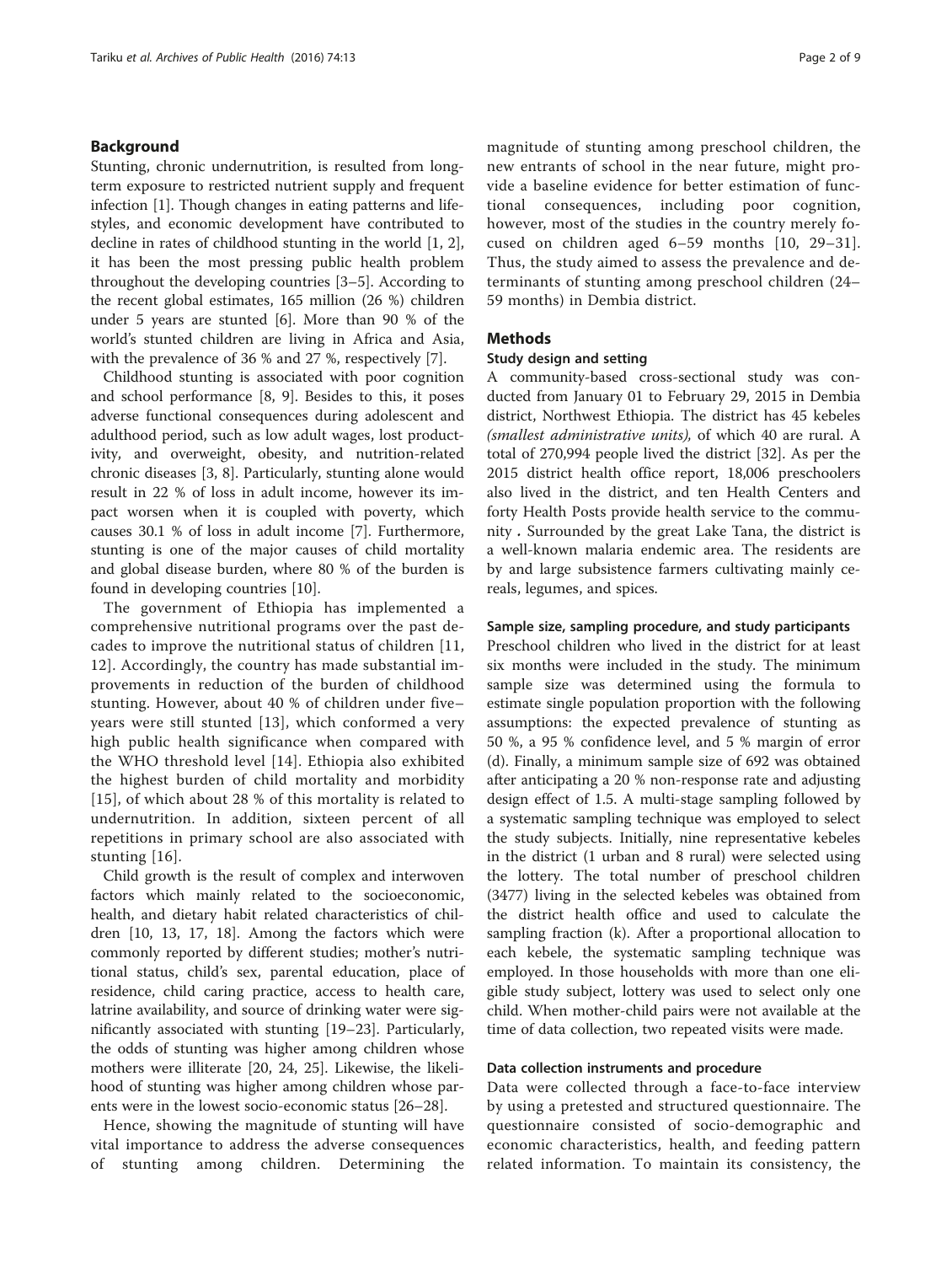questionnaire was first translated from English to Amharic, the native language of the study area, and was retranslated to English by professional translators (English language expertise). Two experienced public health experts and 12 trained data collectors (2 Public health officers and 10 clinical nurses) were recruited for supervision and data collection, respectively. The investigators coordinated the overall activities of data collection. The tool was piloted on 5 % of the sample size outside the study area. During the pre-test, the acceptability and applicability of the procedures and tools were evaluated. Household wealth index was computed using a composite indicator for urban and rural residents by considering properties like, livestock ownership, selected household assets, size of agricultural land, and the quantity of crop production. Principal component analysis (PCA) was performed to categorize the household living standards into lowest, middle, and highest.

## Anthropometric measurement

Child weight was measured to the nearest 0.1 kg by the seca beam balance (German, Serial No. 5755086138219) with graduation of 0.1 kg and a measuring range of up to 25 kg. Weight was taken with light clothing and no shoes. Instrument calibration was carried out before weighing each child. Furthermore, the weighing scale was checked against a standard weight for its accuracy on a daily basis.

Height was measured using the seca vertical height scale (German, serial No. 0123) standing upright in the middle of the board. The child's head, shoulders, buttocks, knees, and heels touch the vertical board. Most of study participants' birth date was extracted from the Immunization status certificate (immunization card) of the child. However, for nine study subjects, their age was determined based on the information given by the mother/caretaker of the child.

Anthropometric related data of a child were transferred to the ENA/SMART software version 2012 and the Z-scores of indices, Height-for-Age Z-scores (HAZ), was calculated using the WHO Multicenter Growth Reference Standard. The child was classified as stunted if his/her z score was less than −2SD; otherwise, he/she was well-nourished ( $\ge -2$  Z score) [\[33](#page-7-0)].

## Assessment of dietary diversity

In Dembia district, there was low intra individual variability regarding the dietary pattern of children. Accordingly, prolonging the reference period in capturing the dietary habit of the study participants may not bring a substantial difference. Thus, Dietary Diversity Score (DDS) of the child was determined using 24-hours recall method. Mothers were asked to list all food item

consumed by the child in the previous 24 hours preceding the survey. In case of mixed dish, the ingredients of the food items were listed by the mother. Then, reported food items were classified into seven food groups, as starchy staples (grains, roots, and tubers); legumes, nuts and seeds; vitamin-A rich fruits and vegetables; other fruits and vegetables; egg; dairy products (milk, yoghurt, and cheese); and flesh foods (meat, fish, poultry, and organ meats) [[34](#page-7-0)]. Considering four food groups as the minimum acceptable dietary diversity, a child with a DDS of less than four was classified as poor dietary diversity.

## Data processing and analysis

Data were entered into EPI-INFO version 3.5.3 and analyzed using the Statistical Package for Social Sciences (SPSS) version 20. Descriptive statistics, including frequencies and proportions was used to summarize the study variables. A binary logistic regression was fitted, variables with a *p*-values of  $< 0.2$  in the bivariable analysis were entered in the multivariable analysis to control the possible effect of confounders. In multivariable analysis, backward selection method was used to identify factors associated with stunting. The Adjusted Odds Ratio (AOR) with a 95 % confidence interval was estimated to assess the strength of association, and a  $p$ -value of  $\lt$  0.05 was used to declare the statistical significance in the multivariable analysis.

#### Ethical considerations

Ethical clearance was obtained from the Institutional Review Boards of the University of Gondar. An official permission letter was secured from Dembia District Health Office. All mothers or caretakers of children were informed about the purpose of the study, and interview was held only with those who agreed to give a written consent to participate. Uneducated mothers affirmed their consent by their thumbprint. The right of a participant to withdraw from the study at any time, without any precondition was disclosed unequivocally. Moreover, the confidentiality of information obtained was guaranteed by all data collectors and investigators by using code numbers rather than personal identifiers and by keeping the questionnaire locked.

## Results

## Socio-demographic and economic characteristics of study participants

A total of 681 mother-child pairs were included in the study, making a response rate of 98.4 %. The mean age  $(\pm SD)$  of the children was 41.58 months  $(\pm 11.27)$ , and slightly more than half (53.6 %) of them were male. Almost all (93.1 %) of the participants were living in the rural kebeles of Dembia district. In the study area, nearly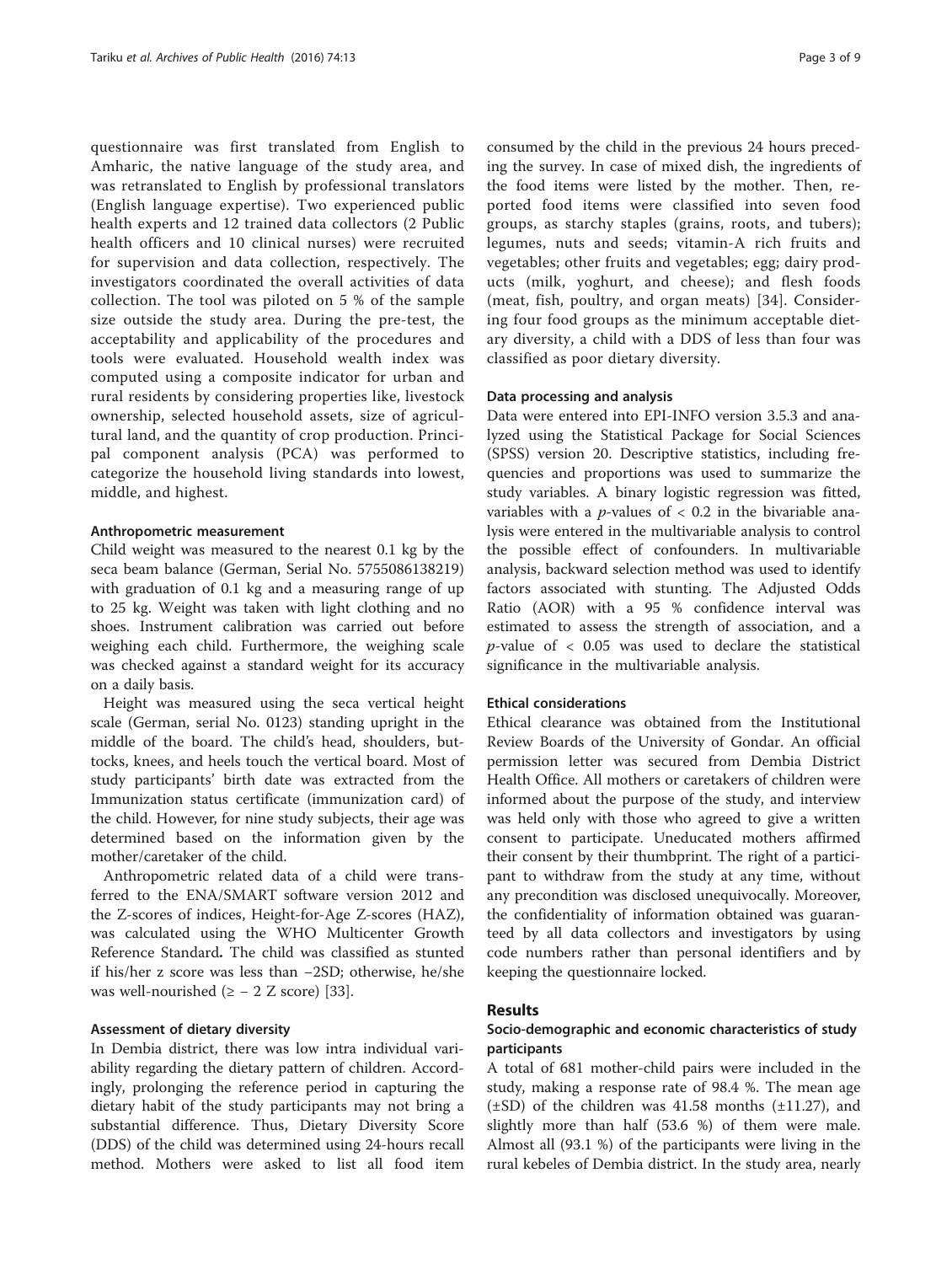Table 1 Socio-demographic and economic characteristics of study participants in Dembia District, Northwest Ethiopia, 2015

| Characteristics            | Frequency | Percent (%) |
|----------------------------|-----------|-------------|
| Child age in (months)      |           |             |
| 24-36                      | 288       | 42.3        |
| 37-48                      | 233       | 34.2        |
| 49-59                      | 160       | 23.5        |
| Sex of child               |           |             |
| Male                       | 365       | 53.6        |
| Female                     | 316       | 46.4        |
| Residence                  |           |             |
| Urban                      | 47        | 6.9         |
| Rural                      | 634       | 93.1        |
| Marital status             |           |             |
| Single                     | 25        | 3.7         |
| Married                    | 613       | 90          |
| Others <sup>a</sup>        | 43        | 6.3         |
| Religion                   |           |             |
| Orthodox Christianity      | 674       | 99          |
| Othersb                    | 7         | 1           |
| Ethnicity                  |           |             |
| Amhara                     | 673       | 98.8        |
| Othersf                    | 8         | 1.2         |
| Household size             |           |             |
| $\leq 4$                   | 226       | 33.2        |
| $5 - 6$                    | 251       | 36.8        |
| $\geq 7$                   | 204       | 30.0        |
| No. of children ever born  |           |             |
| $\leq$ 2                   | 195       | 28.6        |
| $3 - 5$                    | 355       | 52.1        |
| $\geq 6$                   | 131       | 19.2        |
| Birth order of a child     |           |             |
| 1 <sup>st</sup>            | 128       | 18.8        |
| $2nd-4th$                  | 362       | 53.2        |
| $\geq 5^{\text{th}}$       | 191       | 28          |
| Maternal education         |           |             |
| Uneducated                 | 525       | 77.1        |
| Primary                    | 58        | 8.5         |
| Secondary and above        | 98        | 14.4        |
| Maternal employment status |           |             |
| Housewife                  | 650       | 95.4        |
| Others $c$                 | 31        | 4.6         |
| Mothers age                |           |             |
| 15-34                      | 495       | 72.7        |
| 35-49                      | 186       | 27.3        |
|                            |           |             |

|             | Table 1 Socio-demographic and economic characteristics of       |
|-------------|-----------------------------------------------------------------|
|             | study participants in Dembia District, Northwest Ethiopia, 2015 |
| (Continued) |                                                                 |

| Mothers age at first birth |     |      |  |  |
|----------------------------|-----|------|--|--|
| $\leq 19$                  | 430 | 63.1 |  |  |
| 20-49                      | 251 | 36.9 |  |  |
| Paternal education         |     |      |  |  |
| Uneducated                 | 410 | 60.2 |  |  |
| Educated                   | 271 | 39.8 |  |  |
| Paternal employment        |     |      |  |  |
| Farmer                     | 620 | 91   |  |  |
| Merchant                   | 32  | 4.7  |  |  |
| Others <sup>d</sup>        | 29  | 4.3  |  |  |
| Wealth index               |     |      |  |  |
| Poor                       | 226 | 33.2 |  |  |
| Middle                     | 228 | 33.5 |  |  |
| High                       | 227 | 33.3 |  |  |
| Main source of family food |     |      |  |  |
| Own production             | 575 | 84.4 |  |  |
| Other <sup>e</sup>         | 106 | 15.6 |  |  |

a Divorced, widowed and separated

**b**Muslim and protestant

c Merchant, government employer and student

dGovernment employer and daily laborer

e Purchasing and family assistant

f -Oromo and Tigre

one-third (30 %) of the households (HHDs) had ≥7 family members. The majorities (95.4 %) of the mothers were housewives, uneducated (77.1 %), and gave their first birth before the age of 20 (63.1 %) (Table 1).

## Health and nutrition related characteristics of study participants

The majority (85.8 %) of the mothers had at least one Antenatal Care (ANC) visit for the index child, but around one third (29.9 %) of them gave birth at heath facilities. Most (82.5 %) of the children had a dietary diversity score of below four. Nearly three-fourths (70.3 %) of the mothers initiated breast feeding timely, within an hour of delivery, and a significant proportion of the mothers (65.9 %) initiated comple-mentary feeding at the six<sup>th</sup> month (Table [2](#page-4-0)). The dietary pattern of children in the district mainly depends on starchy staples (99.3 %) and legumes (94.9 %), but only few percentage (0.3 %, 0.4 %, and 0.6 %, respectively) of children ate egg, vitamin-A rich fruits or vegetables, and meat in the previous 24 hours preceding the date of survey (Fig. [1\)](#page-5-0).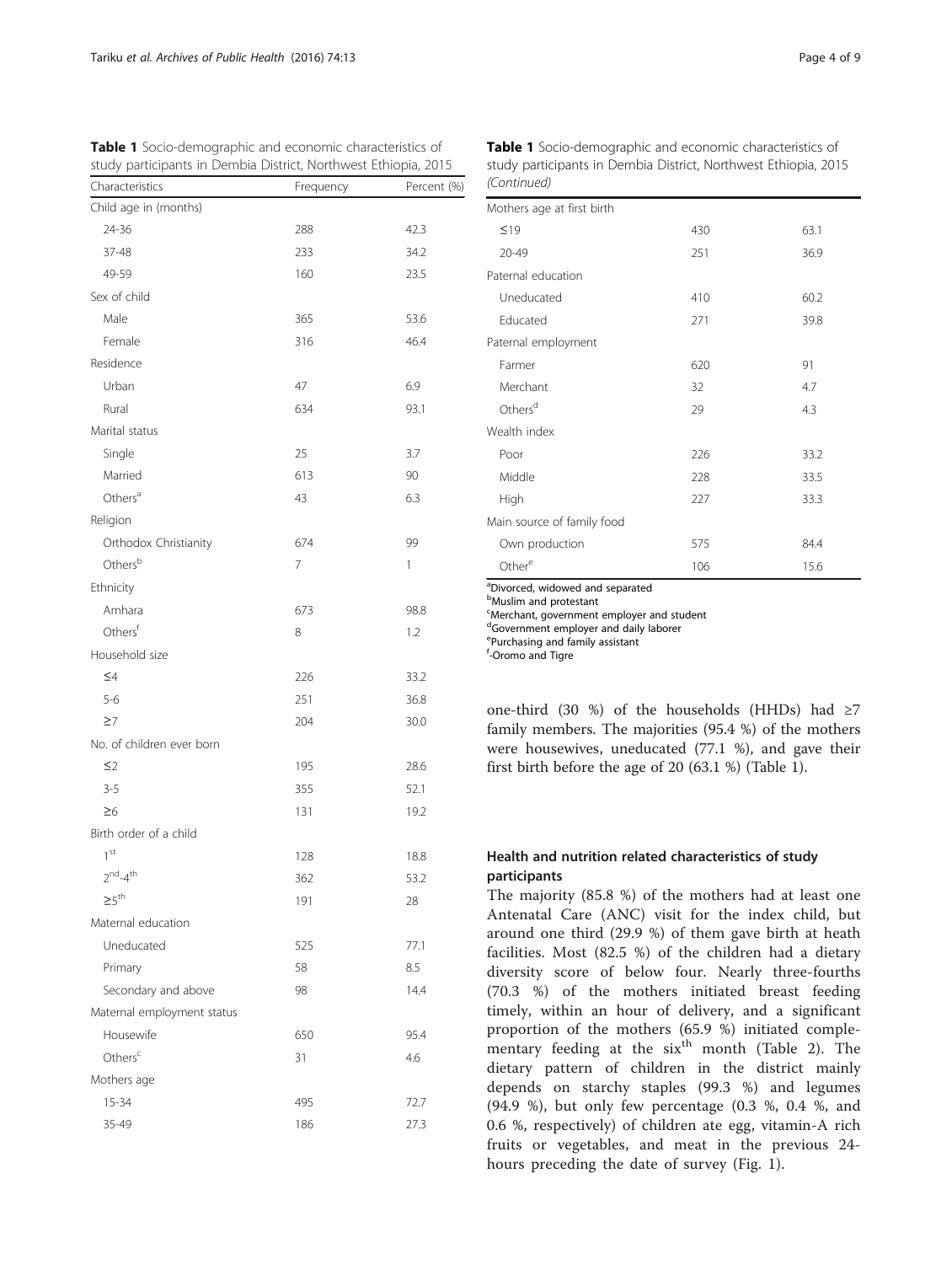<span id="page-4-0"></span>

| Characteristics                       | Frequency | Percent |
|---------------------------------------|-----------|---------|
| ANC visit                             |           |         |
| Yes                                   | 584       | 85.8    |
| No                                    | 97        | 14.2    |
| Place of delivery                     |           |         |
| Home                                  | 480       | 70.5    |
| Health facility                       | 201       | 29.5    |
| Discarding of colostrums              |           |         |
| Yes                                   | 344       | 50.5    |
| <b>No</b>                             | 337       | 49.5    |
| Initiation of breast feeding          |           |         |
| Early initiation                      | 479       | 70.3    |
| Late initiation                       | 202       | 29.7    |
| Pre-lacteal feeding                   |           |         |
| Yes                                   | 344       | 50.5    |
| No                                    | 337       |         |
|                                       |           | 49.5    |
| Complementary food initiation         |           |         |
| Timely                                | 449       | 65.9    |
| Early                                 | 33        | 4.8     |
| Late                                  | 199       | 29.2    |
| Dietary diversity score               |           |         |
| <4 food groups                        | 562       | 82.5    |
| $\geq$ 4 food groups                  | 119       | 17.5    |
| Immunization status                   |           |         |
| Partially immunized                   | 121       | 17.8    |
| Fully immunized                       | 560       | 82.2    |
| Any morbidity in the last 2 week      |           |         |
| Yes                                   | 108       | 15.9    |
| No                                    | 573       | 84.1    |
| Source of drinking water              |           |         |
| Unprotected source                    | 67        | 9.8     |
| Protected source                      | 614       | 90.2    |
| Time to fetch drinking water          |           |         |
| ≤30 min                               | 592       | 86.9    |
| $>30$ min                             | 89        | 13.1    |
| Availability of solid west disposal   |           |         |
| Yes                                   | 341       | 50.1    |
| No                                    | 340       | 49.9    |
| Availability of liquid waste disposal |           |         |
| Yes                                   | 328       | 48.2    |
| No                                    | 353       | 51.8    |
| Availability of latrine               |           |         |
| Yes                                   | 531       | 78      |
| No                                    | 150       | 22      |

## Prevalence of stunting among preschool children

The overall prevalence of stunting in the district was 46 % [95 % CI: 38.7, 53.3 %], of which about 49.8 % of children were severely stunted (Fig. [2\)](#page-5-0).

## Determinant factors of stunting among preschool children

In bivariable logistic regression analysis, the family size, source food, and latrine availability were significantly associated with stunting. However, in the multivariable logistic regression analysis, household size and latrine availability remained significantly and independently associated with stunting. Accordingly, the likelihood of stunting among children whose family had no latrine was 60 % [AOR = 1.6, 95 % CI: 1.1, 2.2)] more as compared to their counterparts who had latrine. Likewise, the odds of stunting was 40 % [AOR =1.4, 95 % CI: 1.1, 1.92)] higher among children whose parents had a family size of more than four compared with children whose parents had a family size of less or equal to four (Table [3\)](#page-6-0).

## **Discussion**

Assessment of growth is the single measurement that best defines the nutritional and health status of children, and provides an indirect measurement of the quality of life for the entire population [\[35\]](#page-7-0). Stunting measures cumulative deficient of growth associated with the long-term factors, including insufficient dietary intake, frequent infections, poor feeding practices over a sustained period of time, and low socioeconomic status of the households [\[36](#page-7-0)]. Thus, this study assessed the prevalence and determinants of stunting among preschool children.

The prevalence of stunting was high (46 %) in the district, and confirms very high public health significance [\[14](#page-7-0)]. The result was consistent with the mini-Ethiopian Demographic and Health Survey report (40 %) [[13\]](#page-7-0), and the average estimate of stunting for developing countries (42.7 %) [[37\]](#page-8-0). Likewise, the finding was in agreement with the study reports of other developing countries, such as India (43 %) [[38\]](#page-8-0), Nigeria (44.9 %) [[39\]](#page-8-0), and Bangladesh (39.5 %) [[40](#page-8-0)]. This is probably due to contextual similarities in socio- demographic and economic characteristics, and feeding pattern of children of the study areas.

However, the prevalence of stunting was highest compared with the study findings in Somali, Ethiopia [\[30](#page-7-0)], Ghana (27 %) [\[41\]](#page-8-0), China (27 %) [[42\]](#page-8-0), and Iran (11.5 %) [[43\]](#page-8-0). This discrepancy could be attributed to the difference in age of children included in the studies, in which the latter studies included children less than 24 months while only children aged 24–59 months were included in the current study. However, children found in this age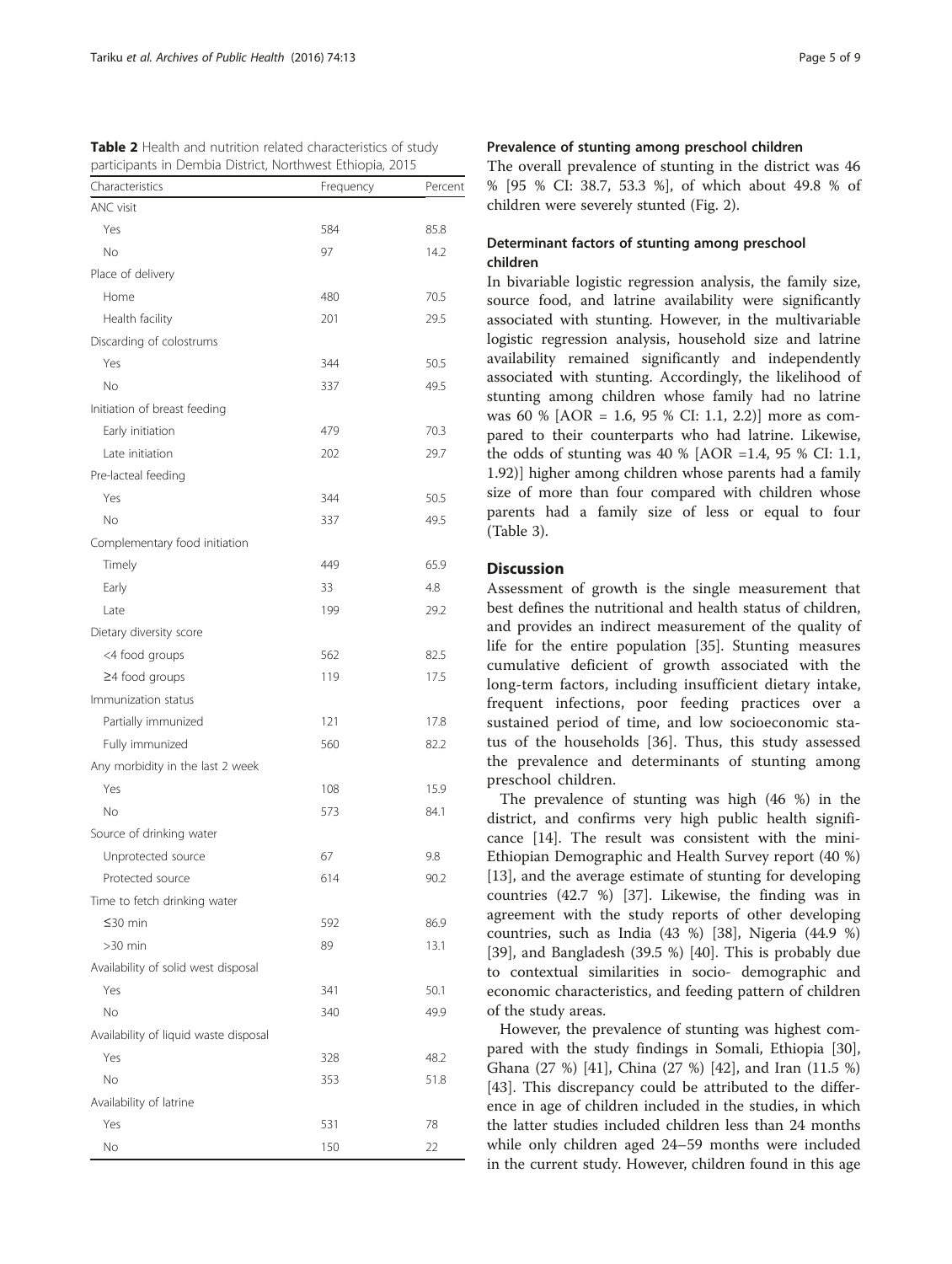<span id="page-5-0"></span>

category were less likely to be stunted compared with children aged beyond 24 months [\[41](#page-8-0), [44](#page-8-0)]. Hence, the study included the older children; the magnitude of stunting was overestimated. In contrast to the latter abroad studies, most of the mothers were illiterate and housewife in the study area. The low maternal educational status was associated with higher odds of childhood stunting [[15,](#page-7-0) [39, 40](#page-8-0), [45](#page-8-0)]. Moreover, low educational status, particularly among household heads negatively affects the household food security status [\[46](#page-8-0)]. Though housewife mothers had better time to care their child, in the context of Ethiopia,

most of them were not engaged in productive work compared with mothers in other employment status. However, almost all of the mothers were housewives in the study area, of which more than three-fourth of them were illiterate.

The result of the study also demonstrated that, large family size increases odds of having stunting in preschool children. Similar findings were reported in different studies [\[47](#page-8-0)–[51](#page-8-0)]. This might be related to the complex interaction between the household food security status, family size, and food consumption pattern of children. As it was revealed by other studies,

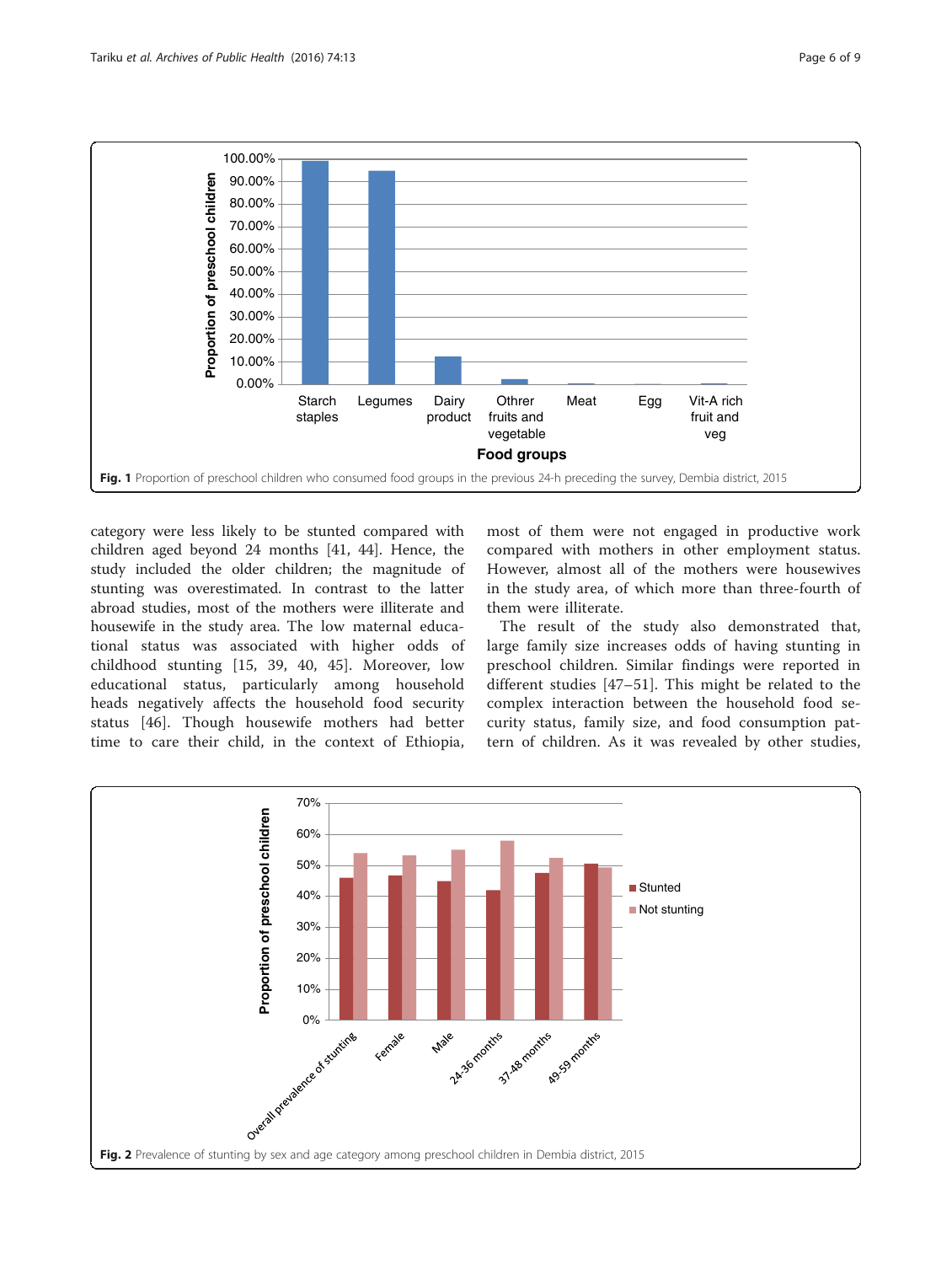| Characteristics               | Stunting |     |                    |                      |
|-------------------------------|----------|-----|--------------------|----------------------|
|                               | Yes#     | No# | COR (95 % CI)      | AOR (95 % CI)        |
| Discarding colostrum          |          |     |                    |                      |
| Yes                           | 167      | 177 | 1                  |                      |
| No                            | 146      | 191 | $0.8$ (0.6, 1.1)   |                      |
| Household size                |          |     |                    |                      |
| $\leq\!\!4$                   | 94       | 132 | 1                  | $\mathbf{1}$         |
| >4                            | 219      | 236 | 1.3(1.01, 1.8)     | $1.4$ $(1.1, 1.9)$ * |
| Main source of household food |          |     |                    |                      |
| Own production                | 258      | 317 | 1                  |                      |
| Other                         | 55       | 51  | 1.3(1.2, 2.1)      |                      |
| Complementary food initiation |          |     |                    |                      |
| Timely                        | 217      | 232 | 1                  |                      |
| Early                         | 13       | 20  | $0.7$ $(0.3, 1.4)$ |                      |
| Late                          | 83       | 116 | $0.8$ (0.6. 1.1)   |                      |
| Mothers age at first Birth    |          |     |                    |                      |
| 15-19 years                   | 205      | 225 | $0.8$ (0.6, 1.1)   |                      |
| 20-39                         | 108      | 143 | 1                  |                      |
| Age of child in month         |          |     |                    |                      |
| 24-36                         | 121      | 167 | 1                  |                      |
| 37-48                         | 111      | 122 | $1.3$ (0.9, 1.8)   |                      |
| 49-59                         | 81       | 79  | 1.4 (0.96, 2.0)    |                      |
| Latrine availability          |          |     |                    |                      |
| Available                     | 233      | 298 | $\mathbf{1}$       | $\mathbf{1}$         |
| Not available                 | 80       | 70  | $1.4$ $(1.0, 2.1)$ | $1.6$ (1.1, 2.2)*    |
| Dietary diversity             |          |     |                    |                      |
| $\leq 4$                      | 262      | 300 | $1.2$ (0.9, 1.7)   |                      |
| $\geq 4$                      | 51       | 68  | $\mathbf{1}$       |                      |

<span id="page-6-0"></span>Table 3 Determinant factors of stunting among preschool children in Dembia district, Northwest Ethiopia, 2015

Note: \*Significant at  $p$ -value  $< 0.05$ 

large family size negatively affects the household food security status mainly through increasing the food expenditure per capita, thereby posing difficulties in securing the per-capita food availability in larger households [[46, 52](#page-8-0)]. Food insecurity hardly affects the household food consumption pattern though forcing them to shift in purchasing low quality food, skip meal, and relay on monotonous diet. However, such poor dietary habits [[53\]](#page-8-0), and poor household food security status were associated with stunted growth [[54](#page-8-0)–[56\]](#page-8-0).

The likelihood of stunting among children whose families had no latrine was higher as compared to those who had. This finding was concurrent with the findings reported from developing countries [[57](#page-8-0)–[60](#page-8-0)]. This could be related to the importance of latrine availability in promoting optimal hygiene and sanitation in the household and the community at large. Improved hygiene and sanitation is found with reduced risk of childhood stunting, which mainly operates through reducing risk of recurrent diarrhea and other gastro-intestinal related infections [\[61](#page-8-0), [62](#page-8-0)].

Some of the limitations of this study should be noted and taken into consideration. First, since the study utilized a cross-sectional study design, findings could not show the casual relationship between stunting and other independent variables. Second, there is a potential recall bias among respondents while answering questions related to events happened in the past, such as child feeding practices. Nevertheless, maternal nutritional conditions were potential confounders of stunting in children, the study did not gathered information. Lastly, we didn't capture information regarding the utilization of latrine.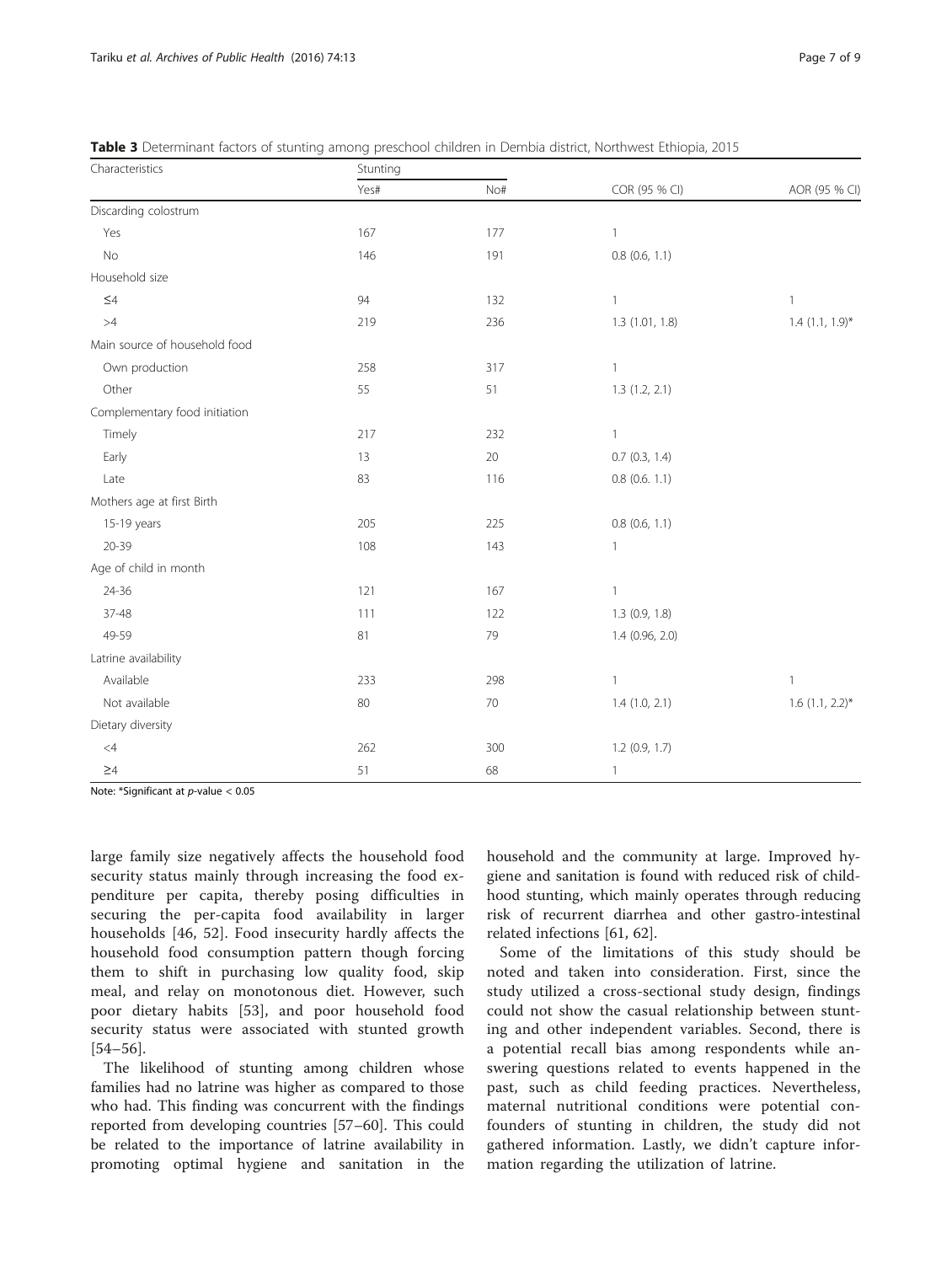## <span id="page-7-0"></span>Conclusions

This study confirms that stunting is a very high public health problem in Dembia district. The household family size and latrine availability were significantly associated with stunting. Hence, emphasis should be given to improve the latrine coverage and utilization of family planning in the district.

#### Competing interests

The authors declare that they have no competing interests.

#### Authors' contribution

Conceived and designed the experiments AT AAA ATF, Performed the experiments AT AF ATF, Analyzed the data AT SY HW, Wrote the paper AT AAA ATF HW SY, Approved the proposal with some revisions AT AAA ATF AF. All authors read and approved the final manuscript.

#### Acknowledgments

The authors would like to express their sincere gratitude to those children and their mothers for their willingness and positive cooperation for being part of the study. The authors' heartfelt thanks will also go to the University Of Gondar for the financial support of this study.

#### Author details

<sup>1</sup>Department of Human Nutrition, Institute of Public Health, College of Medicine and Health Sciences, University of Gondar, Gondar, Ethiopia. <sup>2</sup> Department of Epidemiology and Biostatistics, Institute of Public Health, College of Medicine and Health Sciences, University of Gondar, Gondar, Ethiopia. <sup>3</sup>Department of Optometry, School of Medicine, College of Medicine and Health Sciences, University of Gondar, Gondar, Ethiopia. <sup>4</sup>North Gondar Zonal Health Department, Planing, Monitoring, and Evaluation Officer, Amhara, Ethiopia.

## Received: 30 November 2015 Accepted: 16 February 2016 Published online: 18 April 2016

#### References

- 1. Stevens GA, Finucane MM, Paciorek CJ, Flaxman SR, White RA, Donner AJ, et al. Trends in mild, moderate, and severe stunting and underweight, and progress towards MDG 1 in 141 developing countries: a systematic analysis of population representative data. Lancet. 2012;380(9844):824–34.
- 2. United Nations Children's Fund (UNICEF). Improving child nutrition: the achievable imperative for global progress. United Nations Children's Fund; 2013.
- 3. Victora CG, Adair L, Fall C, Hallal PC, Martorell R, Richter L, Sachdev HS, Maternal Group CUS. Maternal and child undernutrition: consequences for adult health and human capital. Lancet. 2008;371(9609):340–57.
- 4. Food and Agricultural Organization, United Nations. Undernourishment around the world, The state of food insecurity in the world 2004. Rome: The Organization; 2004.
- 5. De Onis M, Blössner M, Borghi E. Prevalence and trends of stunting among pre-school children, 1990–2020. Public Health Nutr. 2012;15(01):142–8.
- 6. Black RE, Victora CG, Walker SP, Bhutta ZA, Christian P, De Onis M, Ezzati M, Grantham-McGregor S, Katz J, Martorell R. Maternal and child undernutrition and overweight in low-income and middle-income countries. Lancet. 2013; 382(9890):427–51.
- De Onis M, Brown D, Blossner M, Borghi E. Levels and trends in child malnutrition. UNICEF-WHO-The World Bank joint child malnutrition estimates; 2012.
- Kordas K, Lopez P, Rosado JL, Vargas GG, Rico JA, Ronquillo D, Cebrián ME, Stoltzfus RJ. Blood lead, anemia, and short stature are independently associated with cognitive performance in Mexican school children. The Journal of nutrition. 2004;134(2):363–71.
- 9. Mendez MA, Adair LS. Severity and timing of stunting in the first two years of life affect performance on cognitive tests in late childhood. J Nutr. 1999; 129(8):1555–62.
- 10. Ezzati M, Lopez AD, Rodgers A, Vander Hoorn S, Murray CJ. Selected major risk factors and global and regional burden of disease. Lancet. 2002; 360(9343):1347–60.
- 11. Government of the Federal Democratic and Republic of Ethiopia: National Nutrition Program June 2013-June 2015
- 12. Federal Ministry of Health. Ethiopian National Strategy on Infant and Young Child Feeding; 2004
- 13. Central Statistical Authority [Ethiopia] and ORC Macro. Mini Ethiopia Demographic and Health Survey 2014. Addis Ababa. Maryland: Ethiopia and Calverton; 2014.
- 14. World Health Organization. Nutrition Landscape Information System (NLIS). Country profile indicators: interpretation guide Geneva: WHO; 2010.
- 15. Central Statistical Authority [Ethiopia] and ORC Macro. Ethiopia Demographic and Health Survey 2011. Addis Ababa. Maryland: Ethiopia and Calverton; 2011.
- 16. State Minister of Health, Federal Democratic Republic of Ethiopia, The Cost of HUNGER in Ethiopia, The Social and Economic Impact of Child Undernutrition in Ethiopia, Addis Ababa, Ethiopia, 2009
- 17. Rawe K. A Life Free From Hunger: Tackling child malnutrition. 2012.
- 18. Najm-Abadi S. Risk analysis of growth failure in under-5-year children. Arch Iran Med. 2004;7(3):195–200.
- 19. Ayaya S, Esamai F, Rotich J, Olwambula A. Socio-economic factors predisposing under five-year-old children to severe protein energy malnutrition at the Moi Teaching and Referral Hospital, Eldoret, Kenya. East Afr Med J. 2004;81(8):415–21.
- 20. Wamani H, Åstrøm AN, Peterson S, Tumwine JK, Tylleskär T. Predictors of poor anthropometric status among children under 2 years of age in rural Uganda. Public Health Nutr. 2006;9(03):320–6.
- 21. Pongou R, Ezzati M, Salomon JA. Household and community socioeconomic and environmental determinants of child nutritional status in Cameroon. BMC Public Health. 2006;6(1):98.
- 22. Mostafa Jr KS, Rosliza A, Aynul M. Effects of Wealth on Nutritional Status of Pre-school Children in Bangladesh. Malays J Nutr. 2010;16(2):219–32.
- 23. Hong R, Mishra V. Effect of wealth inequality on chronic under-nutrition in Cambodian children. J Health Pupul Nutr. 2006;24:89–99.
- 24. Christiaensen L, Alderman H. Child Malnutrition in Ethiopia: Can Maternal Knowledge Augment the Role of Income?\*. Econ Dev Cult Chang. 2004; 52(2):287–312.
- 25. Harishankar DS, Dabral S, Walia D. Nutritional status of children under 6 years of age. Indian J Prev Soc Med. 2004;35:156–62.
- 26. Bose K, Bisai S, Chakraborty J, Datta N, Banerjee P. Extreme levels of underweight and stunting among pre-adolescent children of low socioeconomic class from Madhyamgram and Barasat, West Bengal, India. Coll Antropol. 2008;32(1):73–7.
- 27. Peiris T, Wijesinghe D. Nutritional Status of under 5 Year-Old Children and its Relationship with Maternal Nutrition Knowledge in Weeraketiya DS division of Sri Lanka. Trop Agric Res. 2010;21(4):330–9.
- 28. Getahun Z, Urga K, Genebo T, Nigatu A. Review of the status of malnutrition and trends in Ethiopia. Ethiop J Health Dev. 2001;15(2):55–74.
- 29. Zewdu S. Magnitude and factors associated with malnutrition of children under five years of age in Rural Kebeles of Haramaya, Ethiopia. Harar Bull Health Sci. 2012;4:221–32.
- 30. Fekadu Y, Mesfin A, Haile D, Stoecker BJ. Factors associated with nutritional status of infants and young children in Somali Region, Ethiopia: a cross- sectional study. BMC Public health. 2015;15:846.
- 31. Asfaw M, Wondaferash M, Taha M, Dube L. Prevalence of undernutrition and associated factors among children aged between six to fifty nine months in Bule Hora district, South Ethiopia. BMC Public health. 2015;15:41.
- 32. Federal Democratic Republic of Ethiopia population Census Commission. Summary and statistical report of 2007 population and housing census. Addis Ababa, Ethiopia; 2007.
- 33. World Health Organization, UNICEF. WHO child growth standards and the identification of severe acute malnutrition in infants and children: joint statement by the World Health Organization and the United Nations Children's Fund. 2009.
- 34. WHO. Indicators for assessing infant and young child feeding practices PArt 3 Country Profiles. 2010.
- 35. Chang S, Walker S, Grantham‐McGregor S, Powell C. Early childhood stunting and later behaviour and school achievement. J Child Psychol Psychiatry. 2002;43(6):775–83.
- 36. Caulfield LE, de Onis M, Blössner M, Black RE. Undernutrition as an underlying cause of child deaths associated with diarrhea, pneumonia, malaria, and measles. Am J Clin Nutr. 2004;80(1):193–8.